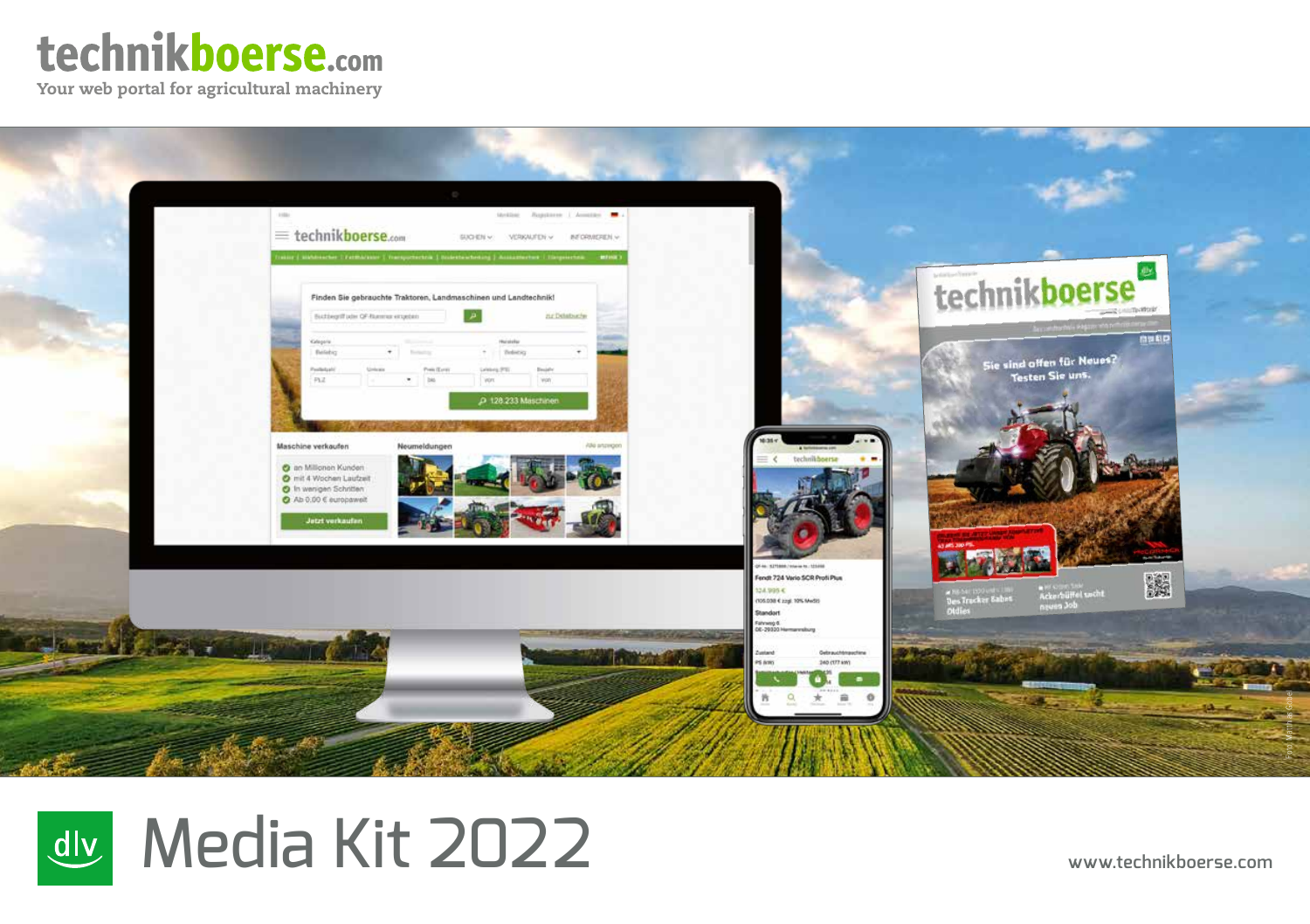technikboerse is the right address if you want to present your products and services to interested parties from the fields of agricultural technology, construction technology, forestry technology or municipal technology. We offer you a perfect medium with great brand awareness, reach and a loyal user group.

The guiding principle of technikboerse is to maximize your added value and not to generate senseless visits or clicks without a final sales success. We therefore offer you precise targeting options for efficiently addressing your target group and we'll be happy to advise you on the selection. This is what distinguishes normal advertising portals from a service exchange like ours.

In addition, technikboerse and its cooperation partners are the first used machine exchange to offer 100 percent European coverage via the UsedTecWorld network (www.usedtecworld.com).

With a stock of approx. 130,000 machines, technikboerse is the most widely used tool for the agricultural engineering trade and for farmers alike.



16,640,000 Page Impressions per month\*   1,957,000 Visits per month\*



118,000 Facebook-Fans \*\*

 36,000 Instagram-Follower \*\*

\* Source: Google Analytics / Monthly average Sept. 2019 to Aug. 2020

\*\* August 2021

# Country breakdown\*



# Age (% distribution)\*



#### Interests\*

Agriculture, forestry, construction machinery, commercial vehicles, Automobiles, Technology, Home & Garden, Online Shopping, Outdoor, DIY (Do-It-Yourself)

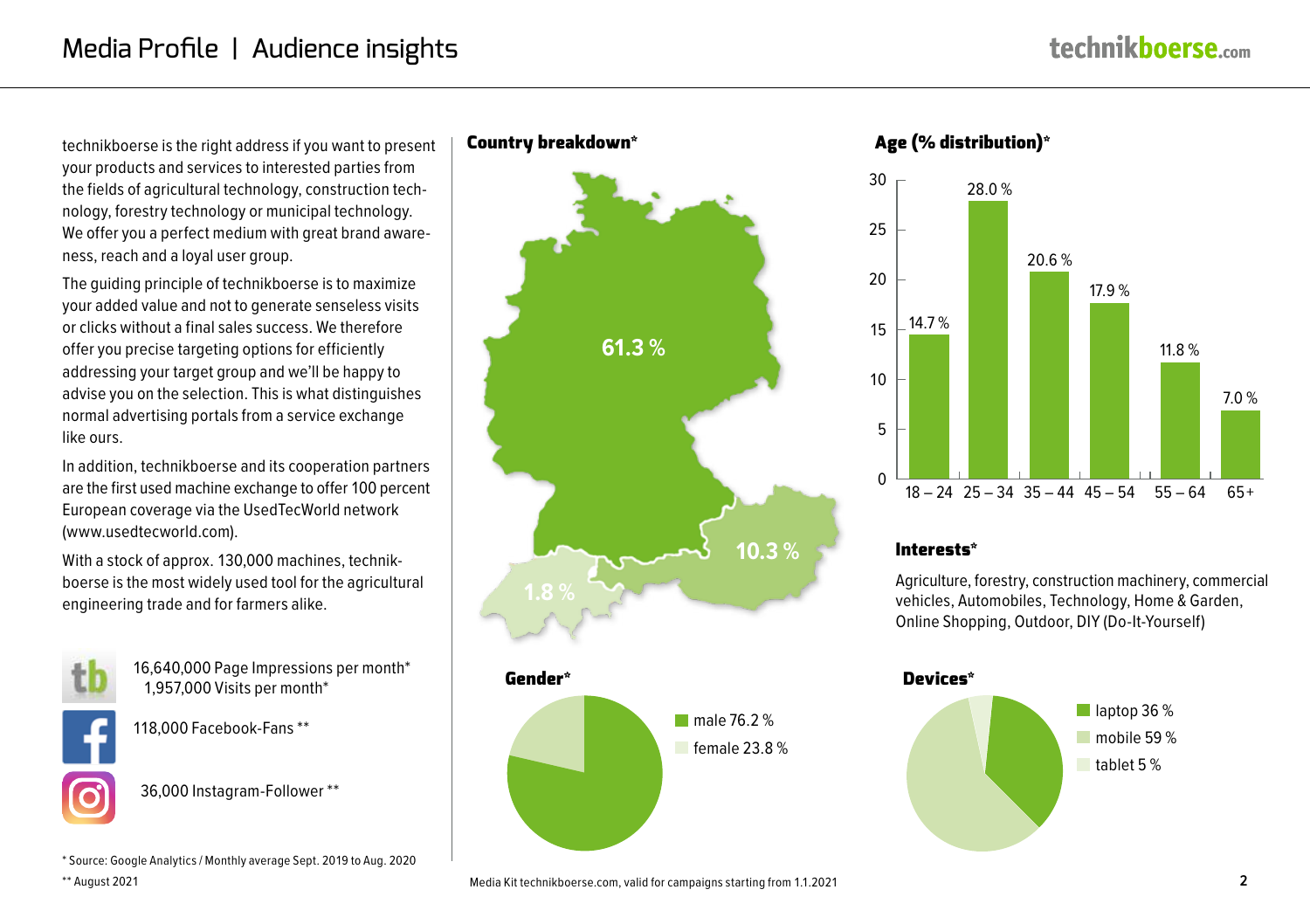

**Pricing: 29.00 € / 1,000 pixers** Reach your tailor-made target group through the use of precise targeting criteria (inclusion or exclusion) and thus increase your conversion rate.

Targeting is available according to categories (e. g. harvesters), manufacturers (e. g. John Deere), languages (e.g. German) and regions (country, state, city) or any combination of the above mentioned options. **Supported file formats:** .gif, .jpg, HTML, Flash (max. 35 KB)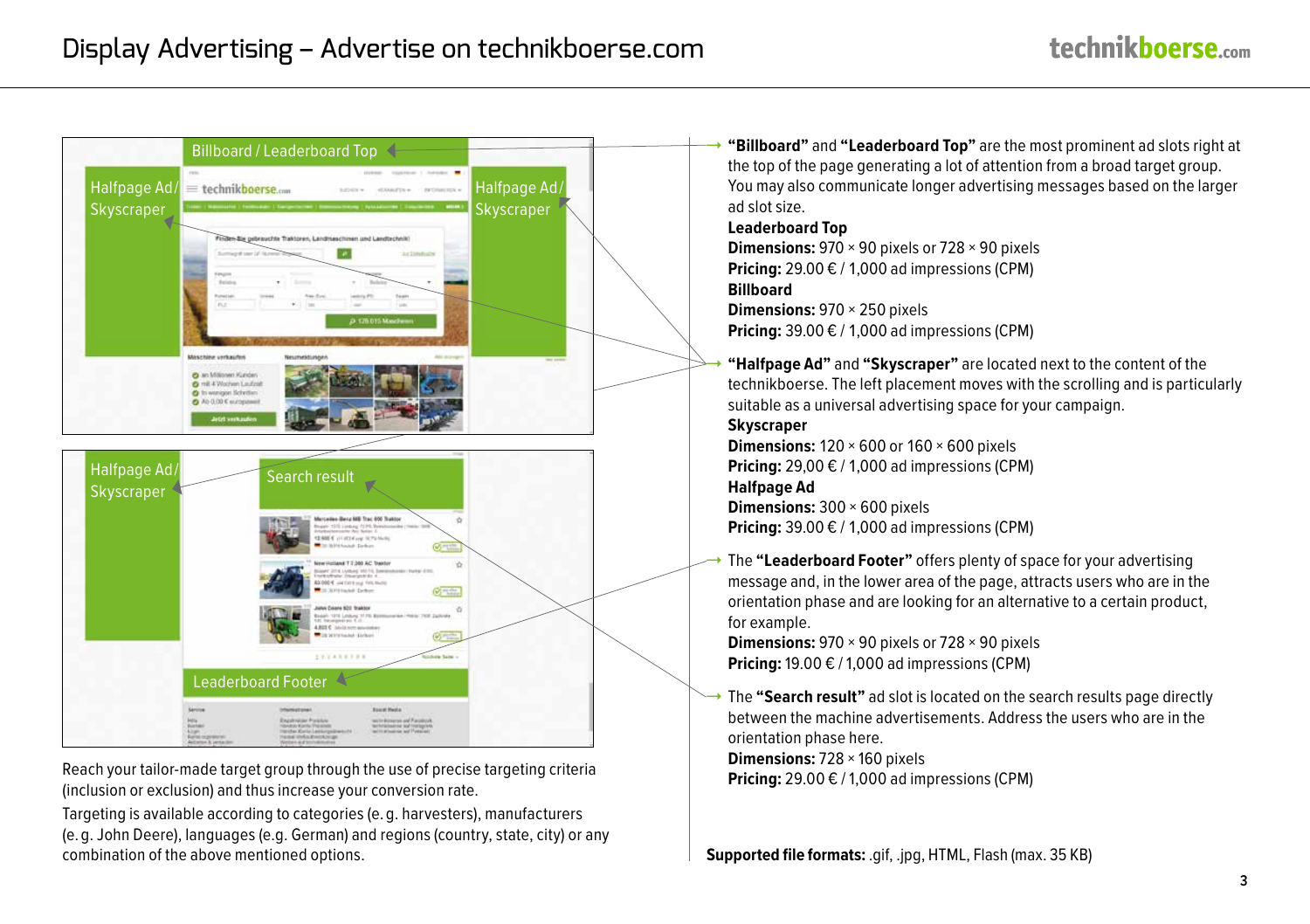# Display Advertising – Advertise on technikboerse.com

|                                         | Suchbegriff oder QP-Rummer a regident                                                                                                | Finden Sie gebrauchte Traktoren, Landmaschinen und Landtechnik! | ₽                                                                                    |                                                                                        |                                      |  |  |
|-----------------------------------------|--------------------------------------------------------------------------------------------------------------------------------------|-----------------------------------------------------------------|--------------------------------------------------------------------------------------|----------------------------------------------------------------------------------------|--------------------------------------|--|--|
|                                         |                                                                                                                                      |                                                                 |                                                                                      | ELE Detacouche                                                                         |                                      |  |  |
|                                         |                                                                                                                                      |                                                                 | <b>Heinriche</b>                                                                     |                                                                                        |                                      |  |  |
|                                         | Natagaria<br>throctory                                                                                                               | ٠<br>tisteng                                                    | $\sim$                                                                               | <b>Betering</b>                                                                        | $\sim$                               |  |  |
|                                         | Postellates                                                                                                                          | Preix (Earn)<br>۰                                               | Leistung (PS)                                                                        | Beably<br>int.                                                                         |                                      |  |  |
|                                         | 197.2                                                                                                                                | m                                                               | 771                                                                                  |                                                                                        |                                      |  |  |
|                                         |                                                                                                                                      |                                                                 |                                                                                      | P 125.218 Maschinen                                                                    |                                      |  |  |
|                                         |                                                                                                                                      |                                                                 |                                                                                      |                                                                                        |                                      |  |  |
|                                         |                                                                                                                                      |                                                                 |                                                                                      |                                                                                        | Alle architeri                       |  |  |
|                                         | Maschine verkaufen                                                                                                                   | Neumeldungen                                                    |                                                                                      |                                                                                        |                                      |  |  |
|                                         |                                                                                                                                      |                                                                 |                                                                                      |                                                                                        |                                      |  |  |
|                                         | C an Millionen Kunden                                                                                                                |                                                                 |                                                                                      |                                                                                        |                                      |  |  |
|                                         | C mit 4 Wochen Laufzeit<br>th wenigen Schritten                                                                                      |                                                                 |                                                                                      |                                                                                        |                                      |  |  |
|                                         | ← Ab 0,00 € suropaweit                                                                                                               |                                                                 |                                                                                      |                                                                                        |                                      |  |  |
|                                         |                                                                                                                                      |                                                                 |                                                                                      |                                                                                        |                                      |  |  |
|                                         | <b>Jetzt vorksufen</b>                                                                                                               |                                                                 |                                                                                      |                                                                                        |                                      |  |  |
|                                         |                                                                                                                                      |                                                                 |                                                                                      |                                                                                        |                                      |  |  |
|                                         | Premium-Partner                                                                                                                      |                                                                 |                                                                                      |                                                                                        |                                      |  |  |
|                                         |                                                                                                                                      |                                                                 |                                                                                      |                                                                                        |                                      |  |  |
|                                         |                                                                                                                                      |                                                                 |                                                                                      |                                                                                        |                                      |  |  |
|                                         |                                                                                                                                      |                                                                 |                                                                                      |                                                                                        |                                      |  |  |
| <b>Nows</b>                             |                                                                                                                                      | Als anzagen                                                     | Termine                                                                              |                                                                                        | Are anzeigen                         |  |  |
|                                         | 1938 3019 - Depths America Cambashirk states Equipe                                                                                  |                                                                 | 30.06.0019 . Kay Human First Int Partei-Detail                                       |                                                                                        |                                      |  |  |
|                                         | 06.06.0019 - LTU - Landredwische Umernahmersage 2000<br>20 00 2019 - Agriculutor 12. - 15. November 2019 - Traffert Six and in Halle |                                                                 | M-M-2018 - GASSNER auf eine Karpfrumer Fest<br>21.08.2019 - CASSINER . ME - Falottag |                                                                                        |                                      |  |  |
| 5, 631                                  |                                                                                                                                      |                                                                 | 81.08.0018 - Agree Extrug Kichan Hassier                                             |                                                                                        |                                      |  |  |
|                                         | 07.06.2019 - Mahr Anhagen ISr thre Issuezta mit Wetescheseritzteigen<br>20.04.2019 - techniqueme.xxrt Gr fix Dourtyhore sprinters    |                                                                 |                                                                                      | 15.09.0019 - Große Hertville-exhibity to der BeyVix Darting.                           |                                      |  |  |
|                                         | 16.06.0010 : agra 2010 - Sessature Six ses: in Halle 6 Stand A AS                                                                    |                                                                 |                                                                                      |                                                                                        |                                      |  |  |
|                                         |                                                                                                                                      | milly Hersteller                                                | mehr Modelle                                                                         |                                                                                        | nati                                 |  |  |
| Kategorien<br><b>Suite</b>              | Transportant role                                                                                                                    | John Deere                                                      | New Nobert                                                                           | Juhn Deire B712 R                                                                      | Dean June 141                        |  |  |
| <b>Millholt meet ton</b><br>Fundaturies | Chubber<br>27a<br>Faratscheik<br>Bisterbescheibergsgerät<br>Saure<br>East                                                            | Fandt<br>Case IV<br>Coup Fair                                   | <b>Massey Finguish</b><br><b>Valley</b><br><b>Numma</b><br>lashi                     | John Deste 8125 W<br>Adio Cases 1455<br>Famil ATZ<br>Daas Arion 855<br>Diver Arise USS | Ferrall 513 Marke<br>Doute Fate 6004 |  |  |

1 The ad slot **"Homepage Premium Partner"** module is located directly on the front page below the newest entries and offers you a very exclusive placement to present your offers. **Pricing:** 4,900.00 € per month

Specification: Headline: maximum 25 characters, Description: maximum 100 characters, Targeting: Homepage, Reach: approx. 900,000 impressions per month

Supported file formats: .gif, .jpg, HTML, Flash (max. 35 KB)

> Reach out to your audience on the technikboerse front page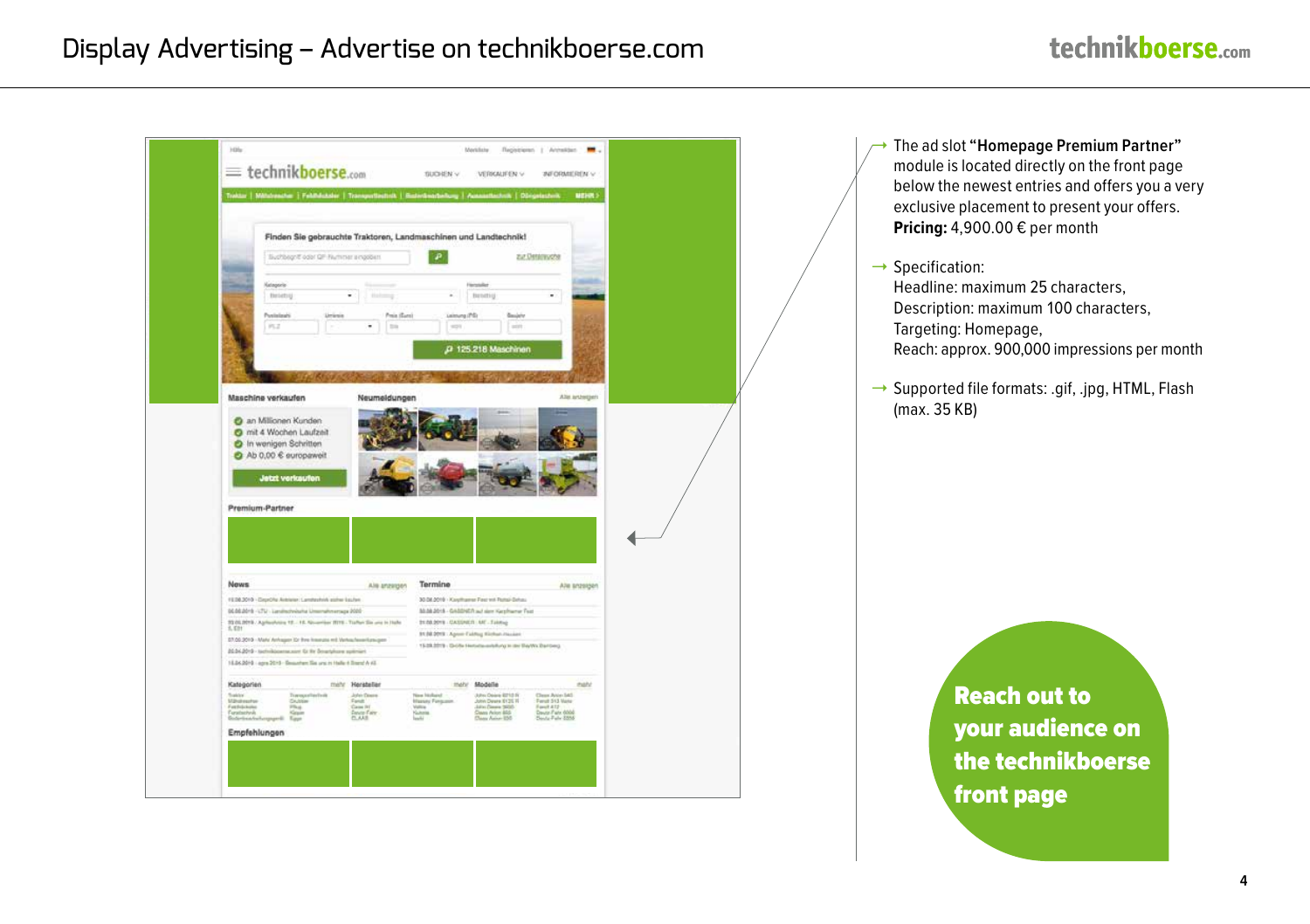**Facebook Sponsored Machine Post** You would like to draw additional attention to your technikboerse.com ad? With our "Sponsored Machine Post" you can reach up to 118,000 technikboerse fans and their friends, relatives and acquaintances. Unless otherwise requested, the post is published on a Friday or Saturday at 9 p. m. and thus achieves the highest engagement rates.

#### **Specifications:**

Text: up to 300 characters Visual: picture series (1 – 5 pictures) or video (max. 5 minutes)

#### **Pricing: 499.00 €**

**Facebook Sponsored Post**

technikboerse.com is also a good choice on facebook, the largest social media platform worldwide. Consider this ad format if you want to reach out to people with a background in agricultural engineering, construction engineering, forest engineer-ing, etc.

Your "Sponsored Post" will create an impact on technikboerse fans and their friends, relatives and acquaintances. Unless otherwise requested, the post is published promptly on a Friday or Saturday at 9 p. m. and thus achieves the highest reach.

#### **Specifications:**

Text: up to 1,000 characters Visual: picture series (1 – 15 pictures) or video (max. 5 minutes)

#### **Pricing: 999.00 €**

Let us create a tailor-made offer for you and benefit from volume discounts.

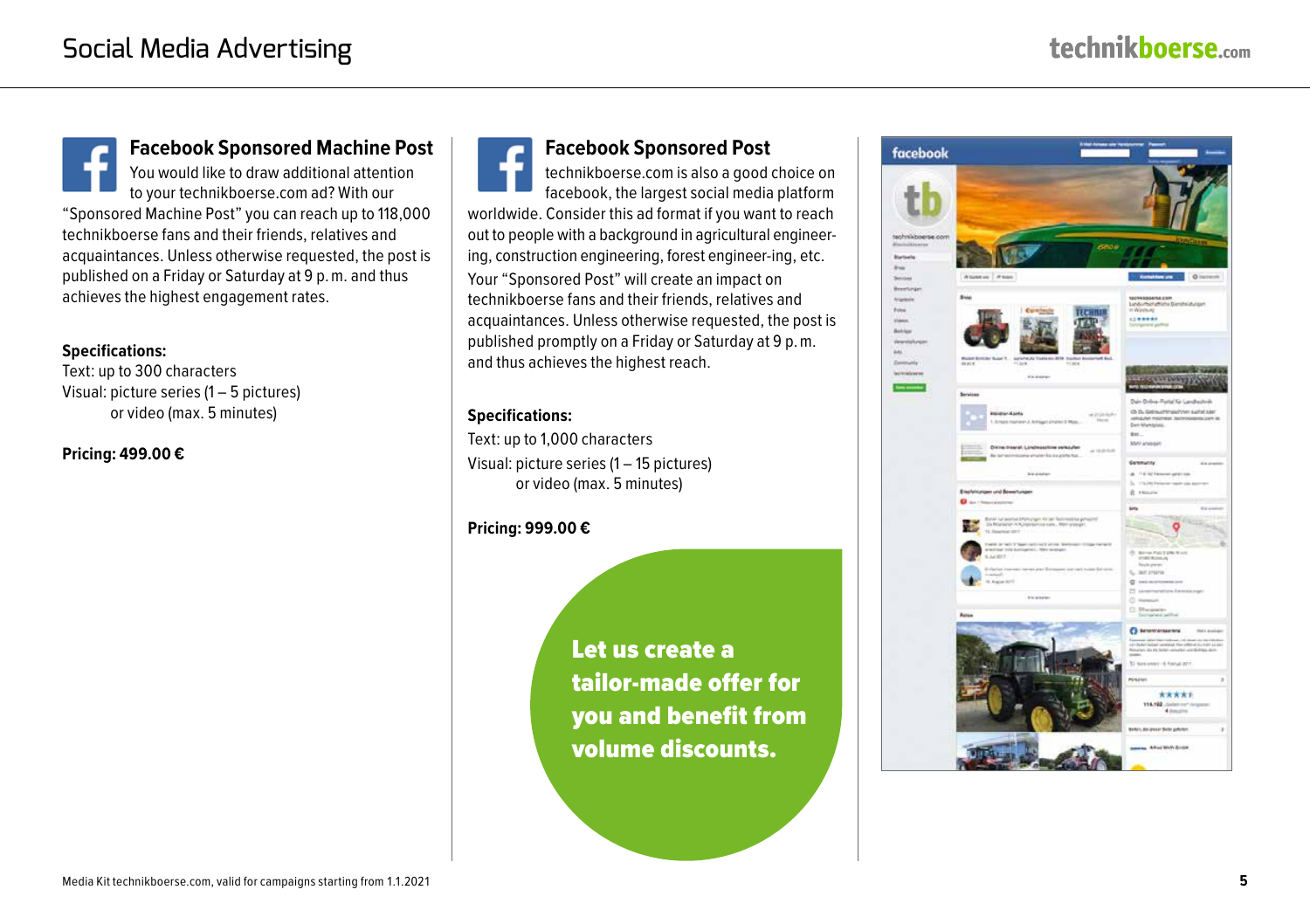#### **Exclusive newsletter**



| <b>Exclusive B2C newsletter for farmers</b>                                                                                                                                                                                                   | <b>Exclusive B2B newsletter to agricultural engineering</b><br><b>dealers</b>                                                                                                                                                   |
|-----------------------------------------------------------------------------------------------------------------------------------------------------------------------------------------------------------------------------------------------|---------------------------------------------------------------------------------------------------------------------------------------------------------------------------------------------------------------------------------|
| With the B2C newsletter, we send your information or pro-<br>duct recommendations with the look and feel of the tech-<br>nikboerse to all private end users (providers and inquirers)<br>who have subscribed to the technikboerse newsletter. | The exclusive B2B newsletter is an eye-catching form of<br>advertising in which we send your mailing in the look and<br>feel of technikboerse to all commercial dealers who have<br>subscribed to the technikboerse newsletter. |
| The landing page is an editorial topic special on technikboerse.com with<br>a presentation of your product and external links.                                                                                                                |                                                                                                                                                                                                                                 |
| <b>Specifications:</b> Exclusivity: max. 2 B2C mailings /<br>month to private end users (approx 27.000 subscribers)                                                                                                                           | <b>Specifications:</b> Exclusivity: max. 1 B2B mailing / month<br>to agricultural engineering dealers (approx 1.500)<br>subscribers)                                                                                            |
| <b>Newsletter:</b> Title: up to 60 characters / text: up to 300 characters / image format 2:1 (min. 600 $\times$ 300 pixels)                                                                                                                  |                                                                                                                                                                                                                                 |
| <b>Topic special:</b><br>Text: up to 2,000 characters / external links: 1× / images in text: up to 3 / image format: 3: 1 (1,200 × 400 pixels)                                                                                                |                                                                                                                                                                                                                                 |
| Pricing: $4,900.00 \in$                                                                                                                                                                                                                       | Pricing: $4,900.00 \in$                                                                                                                                                                                                         |

#### **Advertorial**

An advertorial is particularly suitable if you want to provide your target group with complex information. The advertorial is identified as such in the news area and in the technikboerse user account for two or four weeks.

#### **Specifications:**

#### **Teaser**

 $\rightarrow$  Title: up to 90 characters / text: up to 300 characters / image format 4:3 (min. 400 × 300 pixels)



# **Advertorial:**

Text: up to 2,000 characters / external links: 1× / images in text: up to 3 / image format: 3:1 (1,200 × 400 pixels)



## **Pricing:** 1,499.00 € (2 weeks) or 2,749.00 € (4 weeks)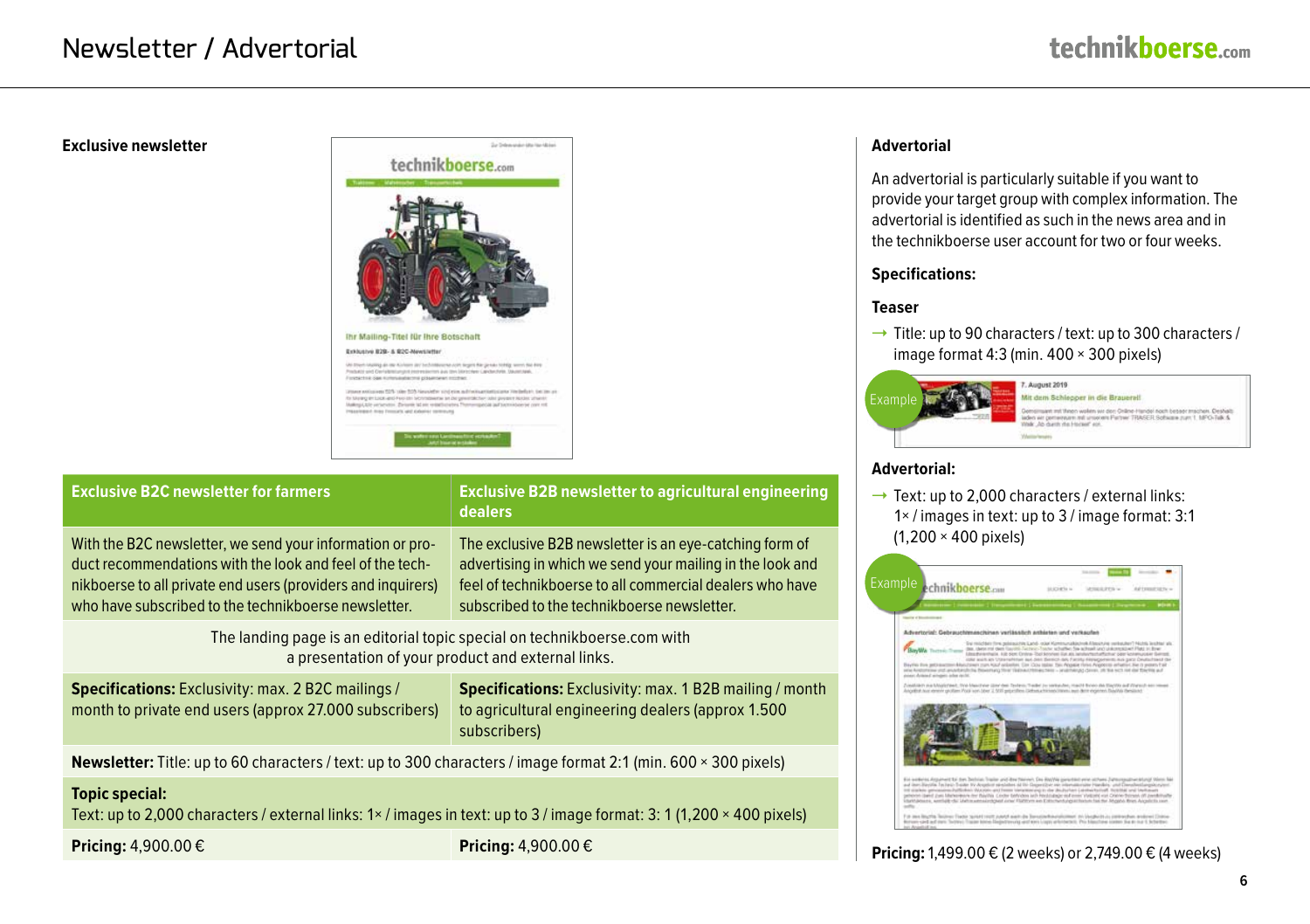

#### MB-Trac 1300 und U 1500 **Des Trecker Babes Oldies**

MF 6200er Serie **Ackerbüffel sucht** neuen Job

# Print and digital combined for maximum benefit

Content: Editorial contributions combined with image advertisements and offers from the extensive new and used machine market from technikboerse.com

Print circulation: 260,000 – 280,000.

Frequency of publication: twice a year - spring (March/April) and autumn (October/November)

Distribution: Free of charge in Germany / Austria / Switzerland as a supplement via the following print media:

- → *Bayerisches Landwirtschaftliches Wochenblatt, Land & Forst*
- 1 *Agrarheute, Agrartechnik, traction und Forst & Technik*
- → Lohnunternehmer aktuell (Zeitschrift des VLÖ Verband der Lohnunternehmer Österreich)
- $\rightarrow$  Verteilung auf relevanten Agrarmessen

Download as PDF file from technikboerse.com

Digital application via the technikboerse.com social media channels

Let us create a tailor-made offer for you and benefit from volume discounts.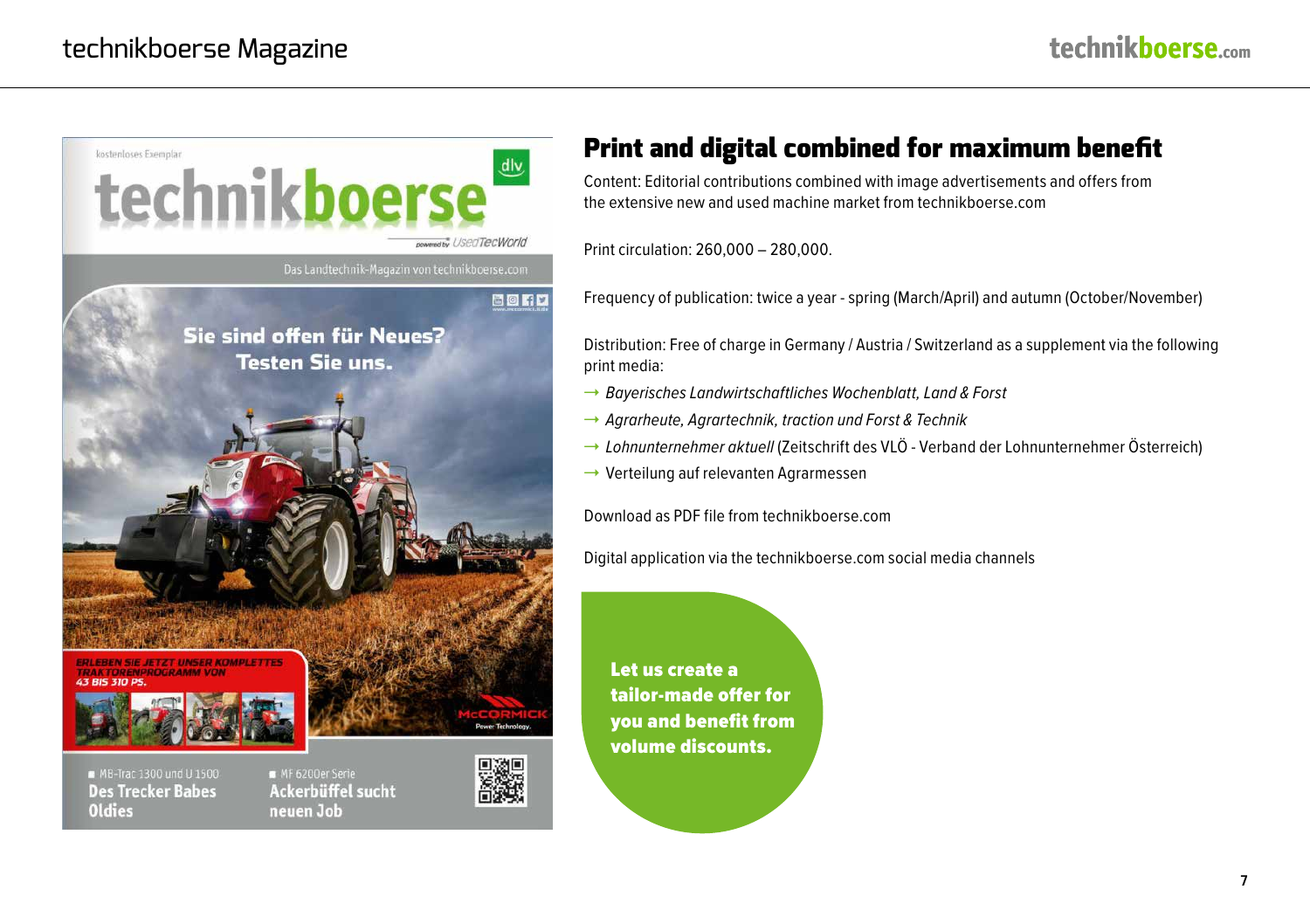

#### **Machine ads**





**4-colours:** 7,800,– **4-colours:** 5,250,– **4-colours:** 6,630,–



**4-colours:** 1,998,– **4-colours:** 1.290,– **4-colours:** 840,–





**A:** 210 × 297 mm

**S:** Print space, **A:** Trim: 3 mm trim on all sides; leave at least 5 mm space between text/images and the edge of the booklet. ■ All formats width × height All prices plus statutory VAT. The terms and conditions of Deutscher Landwirtschaftsverlag GmbH apply.